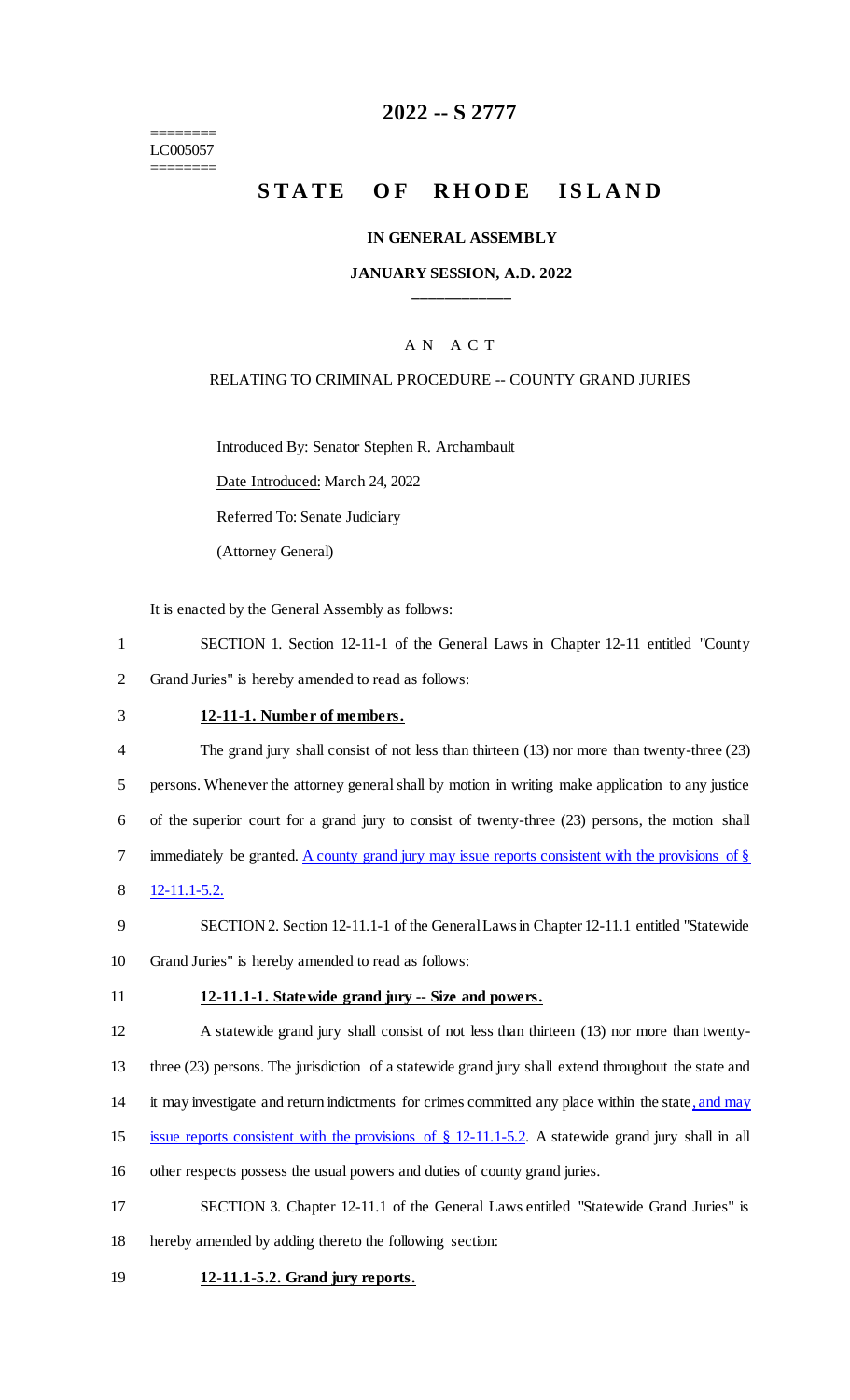| $\mathbf{1}$ | (a) Any grand jury may, at any time during its term, submit to the presiding justice of the              |
|--------------|----------------------------------------------------------------------------------------------------------|
| 2            | superior court a grand jury report to be released to the public. A grand jury report may be submitted    |
| 3            | only upon the concurrence of twelve (12) or more jurors and shall be signed by each juror who            |
| 4            | concurred.                                                                                               |
| 5            | (b) Within thirty (30) days after receiving a report of the grand jury prepared pursuant to              |
| 6            | subsection (a) of this section, the superior court shall notify in writing all persons or entities named |
| 7            | in the grand jury report to give such persons or entities an opportunity to review the grand jury        |
| 8            | report and prepare a response to be submitted to the superior court. Any responses shall be              |
| 9            | submitted to the superior court within thirty (30) days after notification and shall indicate whether    |
| 10           | or not the respondent agrees to the public release of the response. Any proceedings pursuant to this     |
| 11           | subsection shall be sealed until ordered otherwise by the superior court.                                |
| 12           | (c) The superior court shall examine the report and issue an order accepting and filing the              |
| 13           | report, in whole or in part, including any responses that the respondent has agreed to release, as a     |
| 14           | public record only if the superior court is satisfied that:                                              |
| 15           | (1) The grand jury and the attorney general were acting within the statutory jurisdiction of             |
| 16           | such persons in convening the grand jury;                                                                |
| 17           | (2) The report is based on facts revealed in the course of the grand jury investigation and              |
| 18           | is supported by a preponderance of the evidence;                                                         |
| 19           | (3) The report does not contain material that is personal in nature, and which is not related            |
| 20           | to any lawful inquiry;                                                                                   |
| 21           | (4) The report does not disclose the identity of a confidential informant; and                           |
| 22           | (5) The filing of such report as a public record does not prejudice the fair adjudication of a           |
| 23           | criminal matter.                                                                                         |
| 24           | (d) If the superior court determines that the filing of such a report as a public record may             |
| 25           | prejudice fair adjudication of a pending criminal matter, the superior court shall order such report     |
| 26           | sealed and such report shall not be subject to release, subpoena, or public inspection during the        |
| 27           | pendency of such criminal matter except upon order of the superior court.                                |
| 28           | (e) Failure of the superior court to accept and file as a public record a report submitted               |
| 29           | under this section may be appealed by the attorney general to the supreme court. The superior            |
| 30           | court's decision to accept and file as a public record a report submitted under this section may be      |
| 31           | appealed by any person or entity named in the report, to the supreme court.                              |
| 32           | (f) The provisions of this section shall sunset on July 1, 2027, after which no reports                  |
| 33           | required pursuant to this section shall be issued.                                                       |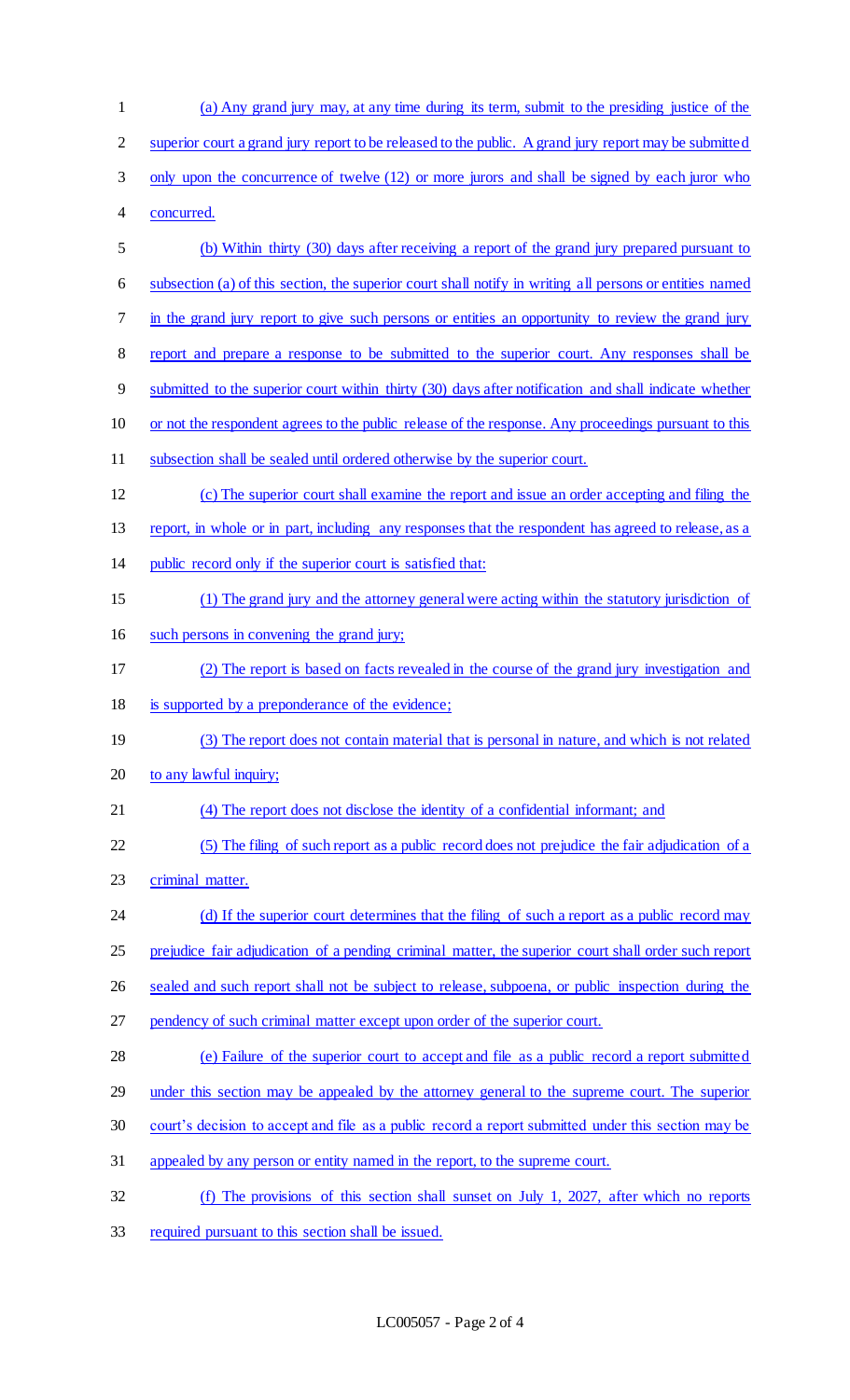======== LC005057 ========